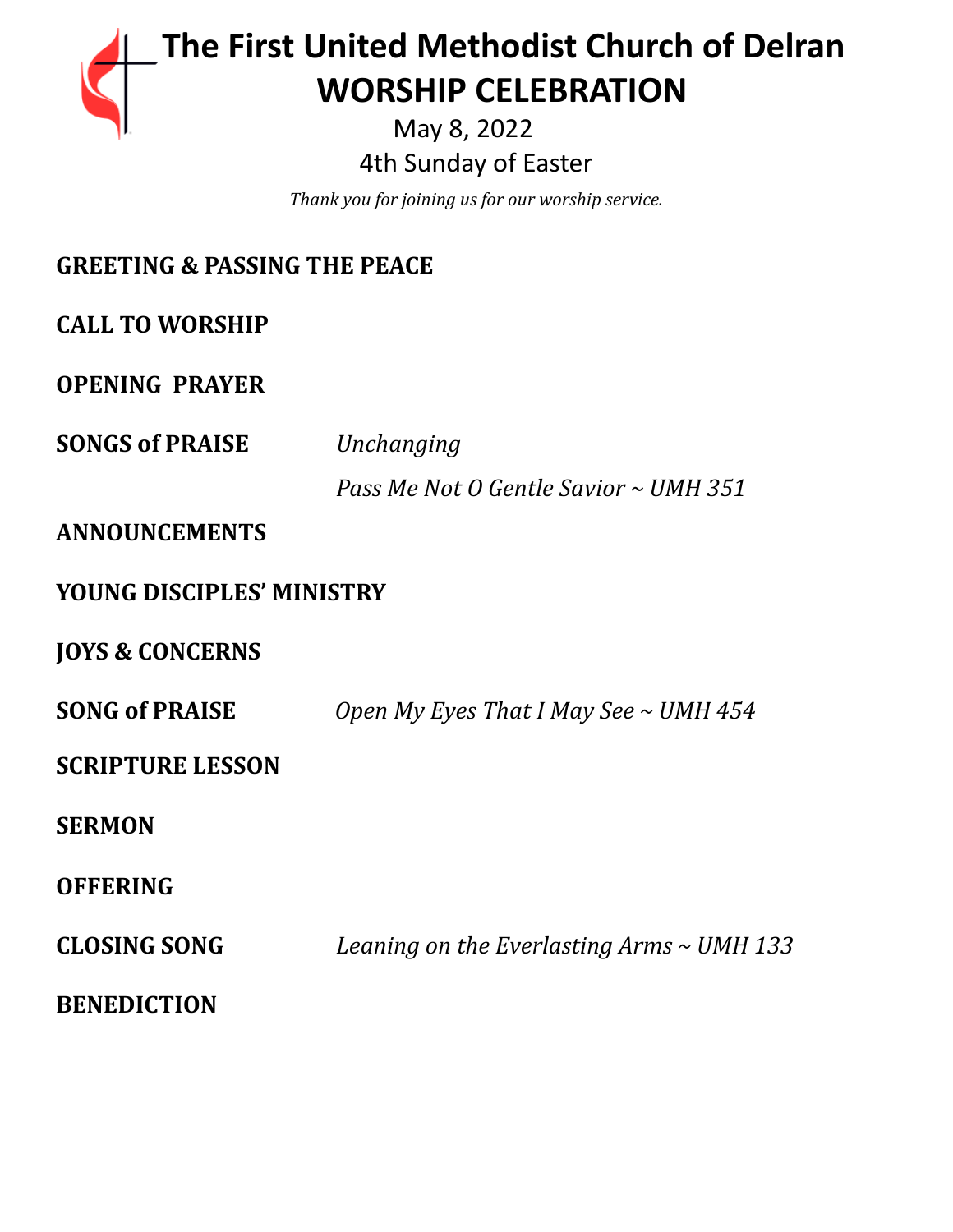| The First United Methodist Church of Delran<br>ANNOUNCEMENTS<br>May 8, 2022 |
|-----------------------------------------------------------------------------|
|                                                                             |

## **WORSHIP GOD**

- **Indoor Services** are in the Sanctuary on Sundays at 10AM. Masking is your choice and social distancing between households is required. Nursery care is provided. Please prepare prayerfully & note the precautions & guidelines on our website, [delranumc.org.](http://www.delranumc.org) The service will be livestreamed from the Sanctuary at 10AM. Join the Service Online: Please consult the church website & Facebook page for updates.
- **Sunday Service Check-in:** [Complete](http://www.delranumc.org/checkin) this form to record your attendance for the online service.
- **● Sermon Archive:** Access previously recorded sermons on our [Youtube](https://www.youtube.com/results?search_query=delran+first+umc+channel) web page.
- **Giving Options**: Please mail your tithes & offerings to the First UMC of Delran, 32 Conrow Road, Delran, NJ 08075, or go to the church [website](http://www.delranumc.org) to *Donate with [Tithe.ly](https://tithe.ly/give?c=1379451)* or *[Donate](https://www.paypal.com/donate/?token=JgyQQyCzJSzuWb-4M_kVuUa8ORCkKdbhPebT-DwrySzFpiafxE6LsZCirp50sAsR0jT_60&country.x=US&locale.x=) with PayPal*.

### **NEW AND NOTEWORTHY**

- **● 50th Anniversary Celebration** Can you help?: set up tables and chairs on 5/21; help with food; lend a cooler with ice…the list goes on-talk to Katie Winner - The 1st United Methodist Church of Delran will be celebrating 50 years on Conrow Road this May 22nd. We have some special guests coming! And we'll have a huge covered dish luncheon. Sign up sheets are in the narthex and you can sign up [here](https://www.perfectpotluck.com/DWLN5591) as well.
- **● Education Coordinator** The Staff Parish Relations Committee is looking to fill a brand new position within our church. If you or someone you know would be interested, look for the job description on our web page or at this [link.](http://delranumc.org/staff)
- **Need Some Help?** During the week of June 19th, our Confirmands (4 teenage boys) will be looking for ways to do some service. If you have a project around the house/yard where they could help, contact Pastor Sam.
- **Baseball Game** Talk to Mary if you'd like to go to the Trenton Thunder Baseball Game for Faith and Family night on July 30th at 6:30. It's great fun and there will be postgame fireworks. Get your ticket money to Mary Melvin. Clearly labeled with your name and how many tickets you need.
- **Ukraine Support** We will continue to take offerings to support UMCOR (United Methodist Committee on Relief) and its Global Relief effort project 982450 for Ukraine. Envelopes are on the table in the Narthex.
- **● Email Prayer Chain** Chris Verduin coordinates an email Prayer Chain for our church family. If you would like to be a part of this email chain, email the church office or Chris directly at VerduinChris@gmail.com
- **● Small Groups** You can join a Small Group. There will be an in-person group at 10am Wednesday mornings at the church. There will be zoom groups on Wednesday and Thursday nights at 7pm. These groups will begin the week of April 24th. Just come! Wednesday evening group will begin on April 20th The Wednesday Zoom link is

https://us02web.zoom.us/j/82581434106?pwd=RHhFYVovcGhqMUhaQmcwaFZFZHRQUT09 The Thursday Zoom link is

https://us02web.zoom.us/j/85413515233?pwd=SlBWYm5Ed0hxMmZrZWptQjNCZjRhQT09

● **Church Office** hours are Tuesday, Wednesday and Thursday 9-2

#### **FELLOWSHIP & GROWTH**

- **Upper Room Devotionals** Paper copies are available in the Narthex.
- **Support Group** Are you living childfree, not by choice? Consider meeting with others who can support you. In association with resolve - The National Infertility Association. Contact Joyce Woodell at [jaycee0382@gmail.com](mailto:jaycee0382@gmail.com) for more information.